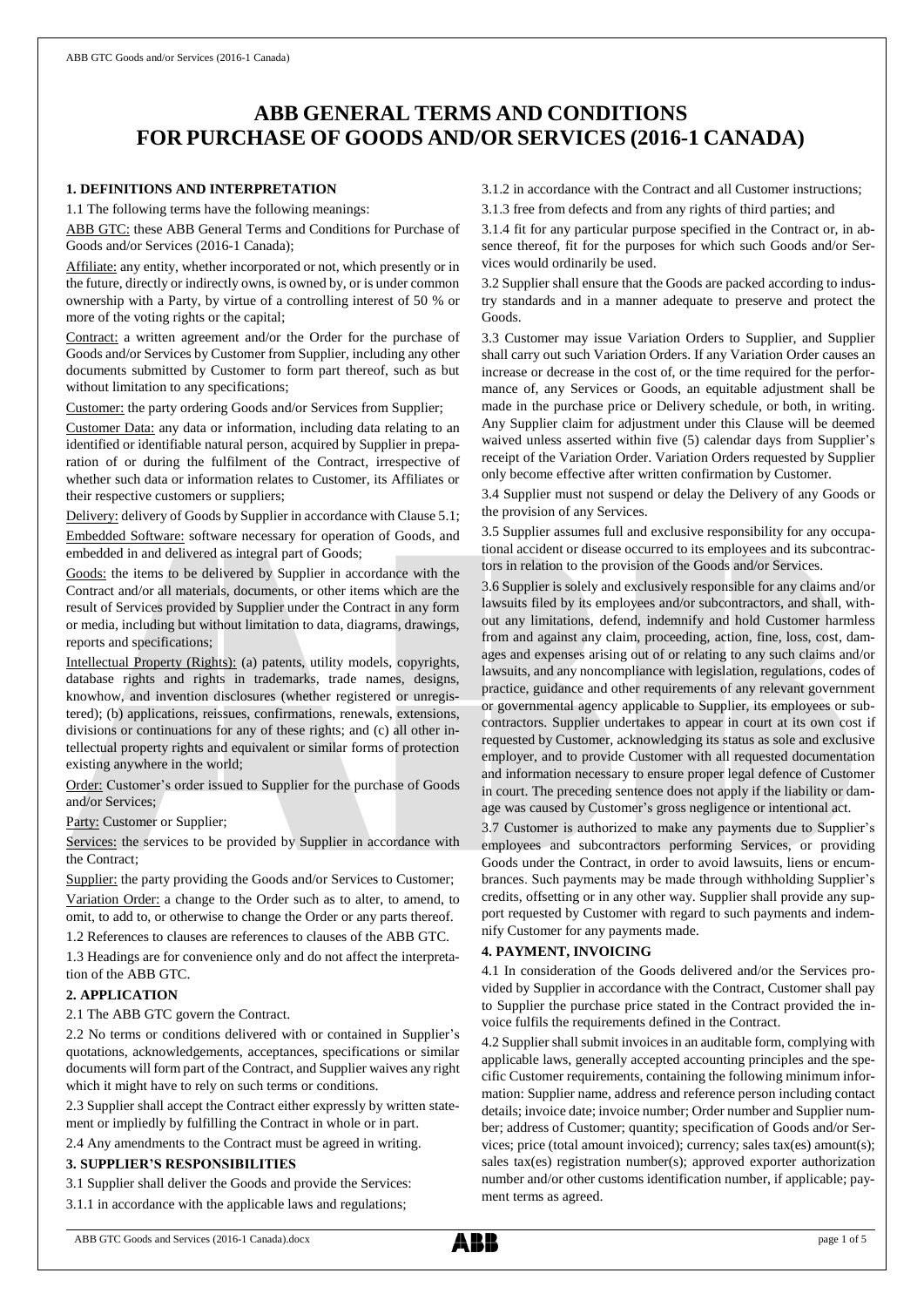4.3 Invoices must be sent to the billing address specified in the Contract.

4.4 Customer will reimburse expenses only at cost and to the extent agreed in writing.

4.5 Services charged on the basis of hourly rates require written confirmation of Supplier's time sheets by Customer. Supplier shall submit such time sheets to Customer for confirmation as may be instructed by Customer but latest together with any related invoice. Confirmation of time sheets cannot be construed as acknowledgement of any claims. Customer is not obliged to pay invoices based on time sheets which are not confirmed by Customer in writing.

4.6 Customer reserves the right to set off or withhold payment for Goods and/or Services not provided in accordance with the Contract.

## **5. DELIVERY, PERFORMANCE OF SERVICES**

5.1 Unless agreed otherwise in the Contract, the Goods shall be delivered in accordance with INCOTERMS 2010 FCA, to the place defined in the Contract or, if no such place has been defined, to Customer's place of business.

5.2 The Services shall be provided at the place specified in the Contract or, if no such place has been specified, at Customer's place of business.

5.3 Supplier shall provide no later than at the time of acceptance of the Contract the following minimum information: number of packages and contents, the customs tariff numbers of the country of consignment, and the countries of origin for all Goods. For controlled Goods, the relevant national export control numbers must be indicated and, if the Goods and/or Services are subject to U.S. export regulations, the U.S. Export Control Classification Numbers (ECCN) or classification numbers of the International Traffic in Arms Regulations (ITAR) or Canadian Controlled Goods Program must be specified. Proofs of preferential origin as well as conformity declarations and marks of the country of consignment or destination are to be submitted without being requested; certificates of origin upon request. Supplier shall state the Order number on all invoices (in particular but not limited to commercial, pro forma or customs invoices).

5.4 The Goods shall be delivered, and Services shall be provided during Customer's business hours unless otherwise requested by Customer.

5.5 Upon Delivery, Supplier (or its appointed carrier) shall provide Customer a delivery note and any other required export and import documents not mentioned in Clause 5.3. If Customer has approved partial delivery, such delivery note shall also include the outstanding balance.

5.6 Ownership of the Goods passes to Customer at Delivery. To the extent that the Goods contain Embedded Software, ownership of such Embedded Software will not passto Customer, but Supplier shall grant, or – as applicable – shall procure that the third party owner grants, Customer and all users a worldwide, irrevocable, perpetual, transferable, non-exclusive, royalty-free right to use the Embedded Software as integral part of such Goods and/or for servicing either of them.

#### **6. ACCEPTANCE**

6.1 Delivery of Goods or provision of Services may not be deemed to be acceptance of such Goods or Services by Customer. Customer shall have reasonable time to inspect or test the Goods and/or Services and to report any defects to Supplier. If a defect in the Goods and/or Services was not reasonably detectable during the inspection, Customer shall have reasonable time to provide notice of such defect after it has become apparent and/or to reject the Goods/Services.

6.2 The Parties may agree on a certain acceptance procedure, in which case acceptance will be subject to Customer's written acceptance statement. Supplier shall inform Customer in writing within a reasonable time period in advance when the Goods and/or Services are ready for acceptance.

6.3 Customer may enforce any remedy defined in the Contract for any rejected Goods or Services.

#### **7. DELAY**

Time is of the essence in the execution of Supplier's obligations under the Contract. If the Delivery of Goods or the provision of Services does not comply with the agreed date(s), Customer may:

7.1 terminate the Contract in whole or in part;

7.2 refuse any subsequent delivery of the Goods or provision of the Services;

7.3 recover from Supplier any expenses reasonably incurred by Customer in obtaining the Goods and/or Services in substitution from another supplier;

7.4 claim damages for any cost, loss, expenses and liquidated damages incurred by Customer which are attributable to Supplier's delay; and 7.5 claim liquidated damages as agreed in the Contract.

## **8. WARRANTY AND REMEDIES**

8.1 Supplier warrants that the Goods and/or Services comply with the Contract, including but without limitation to Supplier's responsibilities as defined in Clause 3.1.

8.2 Supplier warrants that the Goods are new and unused at the date of Delivery and remain free from defects during the warranty period.

8.3 The warranty period is twenty four (24) months from Delivery.

8.4 In case of breach of any warranty which is not remedied within forty eight (48) hours from Customer's notification, or in case of any other breach of the Contract, Customer is entitled to enforce any or more of the following remedies at its discretion and at Supplier's expense:

8.4.1 to give Supplier another opportunity to carry out any additional work necessary to ensure that the Contract is fulfilled, and/or to obtain prompt repair or replacement of the defective Goods and/or Services;

8.4.2 to carry out (or to instruct a third party to carry out) any additional work necessary to make the Goods and/or Services comply with the Contract<sup>®</sup>

8.4.3 to refuse any further Goods and/or Services;

8.4.4 to claim such damages as may have been sustained by Customer as a result of Supplier's breach of the Contract;

8.4.5 to terminate the Contract; in such event Customer has no obligation to compensate Supplier, and, at Customer's option, Supplier shall pay back to Customer any remuneration received from Customer for the Goods and/or Services and take back the Goods at Supplier's own cost and risk.

8.5 In case of a breach of any warranty, the entire warranty period shall be restarted for the defective Goods/Services from the date the remediation is completed to Customer's satisfaction.

8.6 The rights and remedies available to Customer under the Contract are cumulative and are not exclusive of any rights or remedies available at law or in equity.

8.7 Supplier shall assign or cause to be assigned to Customer all of Supplier's rights and interest in all extended warranties for periods exceeding the applicable warranty period pursuant to Clause 8.3 which were received by Supplier from any of its subcontractors or vendors.

## **9. INTELLECTUAL PROPERTY**

9.1 Subject to Clause 9.2, Supplier hereby grants Customer, or undertakes to procure that Customer is granted, a worldwide, irrevocable, transferable, non-exclusive, royalty-free license to use the Intellectual Property Rights in the Goods, including Embedded Software, if any.

9.2 Supplier herewith assigns to Customer full ownership rights in any Intellectual Property in Goods resulting from the Services. Supplier further agrees, upon Customer's request and at its cost, to take all further steps necessary to perfect Customer's ownership to the Intellectual Property.

9.3 Intellectual Property Rights in any Goods created by or licensed to Supplier prior or outside a Contract ("Pre-Existing IPR") will remain vested in Supplier (or the third party owner). To the extent that Pre-Existing IPR are embedded in any Goods resulting from the Services,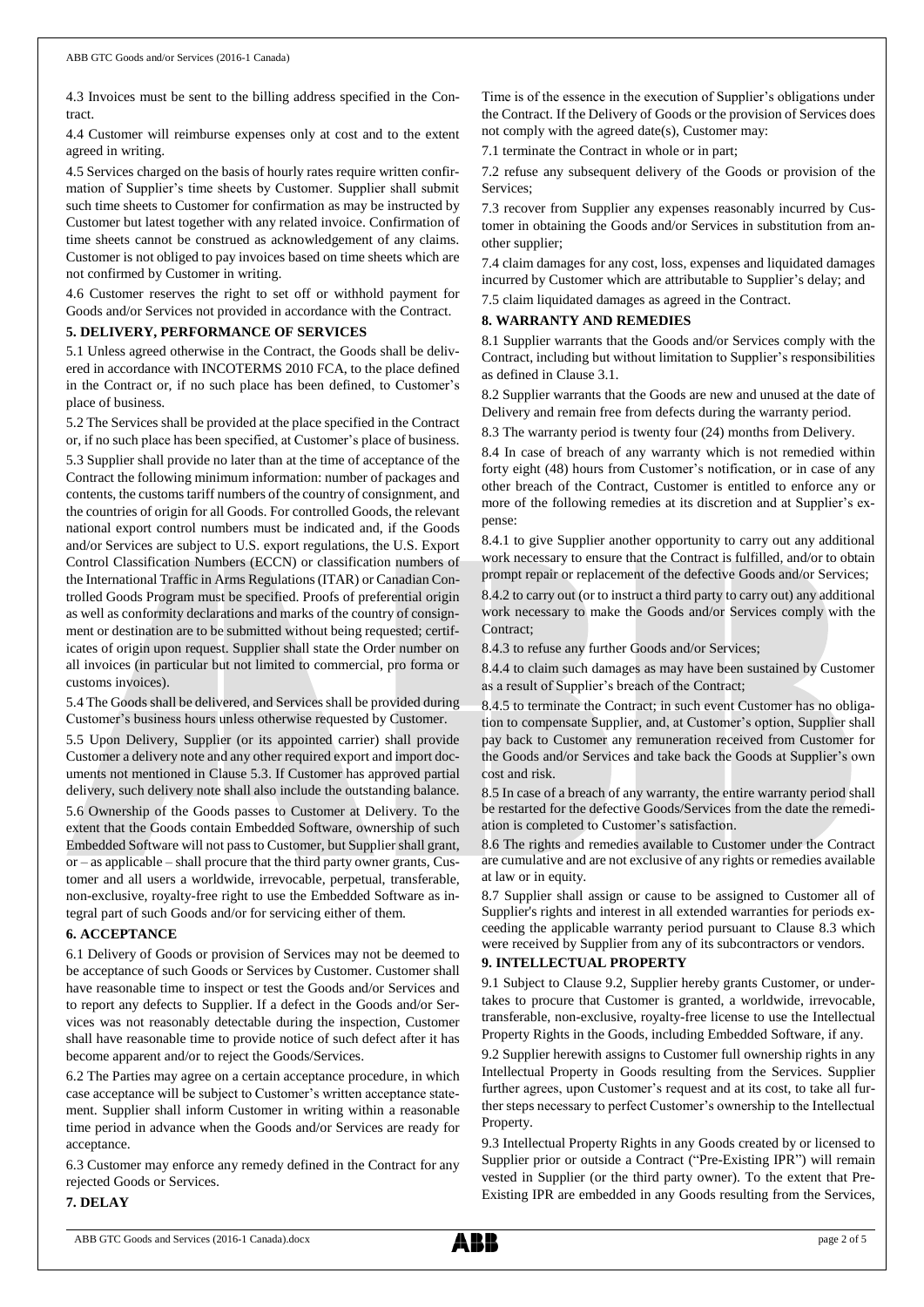Supplier grants, or undertakes to procure that the third party owner grants, Customer and its Affiliates a worldwide, irrevocable, transferable, non-exclusive, royalty-free license to use the Pre-Existing IPR as part of such Goods, including the right to improve, develop, market, distribute, sublicense or otherwise use such Pre-Existing IPR.

9.4 Supplier must specify in writing and prior to Delivery all open source software contained in or used by Embedded Software, if any, and request Customer's written approval. Supplier agrees to replace at its own cost any open source software components rejected by Customer with software of at least the same quality and functionality.

9.5 If any claim is made against Customer that Supplier's Goods and/or Services infringe a third party's Intellectual Property Rights, Supplier shall at its cost, but at Customer's discretion (i) procure for Customer and Customer's customers, as the case may be, the right to continue using the Goods and/or Services; (ii) modify the Goods and/or Services so they cease to be infringing; or (iii) replace the Goods and/or Services by non-infringing equivalents. Otherwise, Customer is entitled to terminate the Contract and to reclaim all sums which it has paid to Supplier thereunder.

#### **10. COMPLIANCE, INTEGRITY**, **ENVIRONMENT**

#### **AND SAFETY**

10.1 Supplier shall provide the Goods and/or Services in compliance with all relevant laws, regulations, and codes of practice.

10.2 Supplier and its subcontractors must comply with the ABB Lists of Prohibited and Restricted Substances and with the reporting and other requirements regarding Conflict Minerals made available under **[www.abb.com](http://www.abb.com/) – Supplying – Material Compliance** or otherwise and shall provide Customer with documents, certificates and statements as requested. Any statement made by Supplier to Customer (whether directly or indirectly) with regard to materials used for or in connection with the Goods and/or Services will be deemed to be a representation under the Contract.

10.3 Supplier represents and warrants that it is and will remain fully compliant with all applicable trade and customs laws, regulations, instructions, and policies, including, but not limited to, satisfying all necessary clearance requirements, proofs of origin, export and import licenses, permits and exemptions from, and making all proper filings with appropriate governmental bodies and/or disclosures relating to the provision of services, the release or transfer of goods, hardware, software and technology.

10.4 No material or equipment included in or used for the Goods and/or Services must originate from any company or country listed in any relevant embargo issued by the authority in the country where the Goods and/or Services will be used or an authority otherwise having influence over the equipment and material forming part of the Goods and/or Services. If any of the Goods and/or Services are or will be subject to export restrictions, it is Supplier's responsibility to promptly inform Customer in writing of the particulars of such restrictions.

10.5 Both Parties warrant that each will not, directly or indirectly, and that each has no knowledge that other persons will, directly or indirectly, make any payment, gift or other commitment to its customers, to government officials or to agents, directors and employees of each Party, or any other party in a manner contrary to applicable laws (including but not limited to the *Corruption of Foreign Public Officials Act* (Canada), U. S. Foreign Corrupt Practices Act, the UK Bribery Act 2010 and, where applicable, legislation enacted by member states and signatories implementing the OECD Convention Combating Bribery of Foreign Officials), and shall comply with all relevant laws, regulations, ordinances and rules regarding bribery and corruption. Nothing in the Contract will render either Party or any of its Affiliates liable to reimburse the other for any such consideration given or promised.

10.6 Supplier herewith acknowledges and confirms that Supplier has received a copy of ABB's Code of Conduct and ABB's Supplier Code of Conduct or has been provided information on how to access both ABB Codes of Conduct online under **[www.abb.com/Integrity](http://www.abb.com/Integrity)**. Supplier agrees to perform its contractual obligations in accordance with both ABB Codes of Conduct.

10.7 ABB has established reporting channels where Supplier and its employees may report suspected violations of applicable laws, policies or standards of conduct: Web portal: **[http://new.abb.com/about/in](http://new.abb.com/about/integrity/reporting-channels)[tegrity/reporting-channels](http://new.abb.com/about/integrity/reporting-channels)**; contact details specified on this Web portal.

10.8 Any violation of an obligation contained in this Clause 10 is a material breach of the Contract and entitles the other Party to terminate the Contract with immediate effect and without prejudice to any further rights or remedies available thereunder or at law. Notwithstanding anything to the contrary in the Contract, Supplier shall, without any limitations, indemnify and hold harmless Customer for all liabilities, damages, cost or expenses incurred as a result of any such violation and termination of the Contract, or arising from export restrictions concealed by Supplier.

10.9 To the extent Supplier attends any location under the care, custody or control of Customer, Supplier shall:

- a) comply with the environment, health and safety policies and procedures communicated by Customer for such location and applicable laws and regulations, it being understood that the more stringent or mandatory requirements shall be applied;
- b) maintain appropriate environmental practices, healthy and safe working conditions at such locations, including, without limitation, implementing appropriate policies and procedures regarding the management of hazardous materials and spills, electrical safety, control of hazardous energy (lock-out/tag-out), working at heights, confined space entry, machine guarding, lifting loads, energization and de-energization of power systems (electrical, mechanical and hydraulic), the whole using safe and effective industry practices;
- c) inform Customer as soon as possible of any actual or potential environmental, health and safety hazard or incident at such locations;
- d) allow Customer, from time to time, to review and audit applicable environment, health, safety and security documentation, procedures and conditions of Supplier;
- e) at the request of Customer, remedy as soon as possible any environmental, health, safety, or security risk associated with its presence at the location and, upon the reasonable request of Customer, remove from such location any of its employee or other representative whose conduct is inappropriate and represents a risk to personnel, the environment or assets.

## **11. CONFIDENTIALITY, DATA SECURITY, DATA PROTECTION**

11.1 Supplier shall keep in strict confidence all Customer Data and any other information concerning Customer's or its Affiliates' business, their products and/or their technologies which Supplier obtains in connection with the Goods and/or Services to be provided (whether before or after acceptance of the Contract). Supplier shall restrict disclosure of such confidential material to such of its employees, agents or subcontractors or other third parties as need to know the same for the purpose of the provision of the Goods and/or Services to Customer. Supplier shall ensure that such employees, agents, subcontractors or other third parties are subject to and comply with the same obligations of confidentiality as applicable to Supplier and will be liable for any unauthorized disclosures.

11.2 Supplier shall apply appropriate safeguards, adequate to the type of Customer Data to be protected, against the unauthorised access or disclosure of Customer Data and protect such Customer Data in accordance with the generally accepted standards of protection in the related industry, or in the same manner and to the same degree that it protects its own confidential and proprietary information – whichever standard is higher. Supplier may disclose confidential information to Permitted

ABB GTC Goods and Services (2016-1 Canada).docx page 3 of 5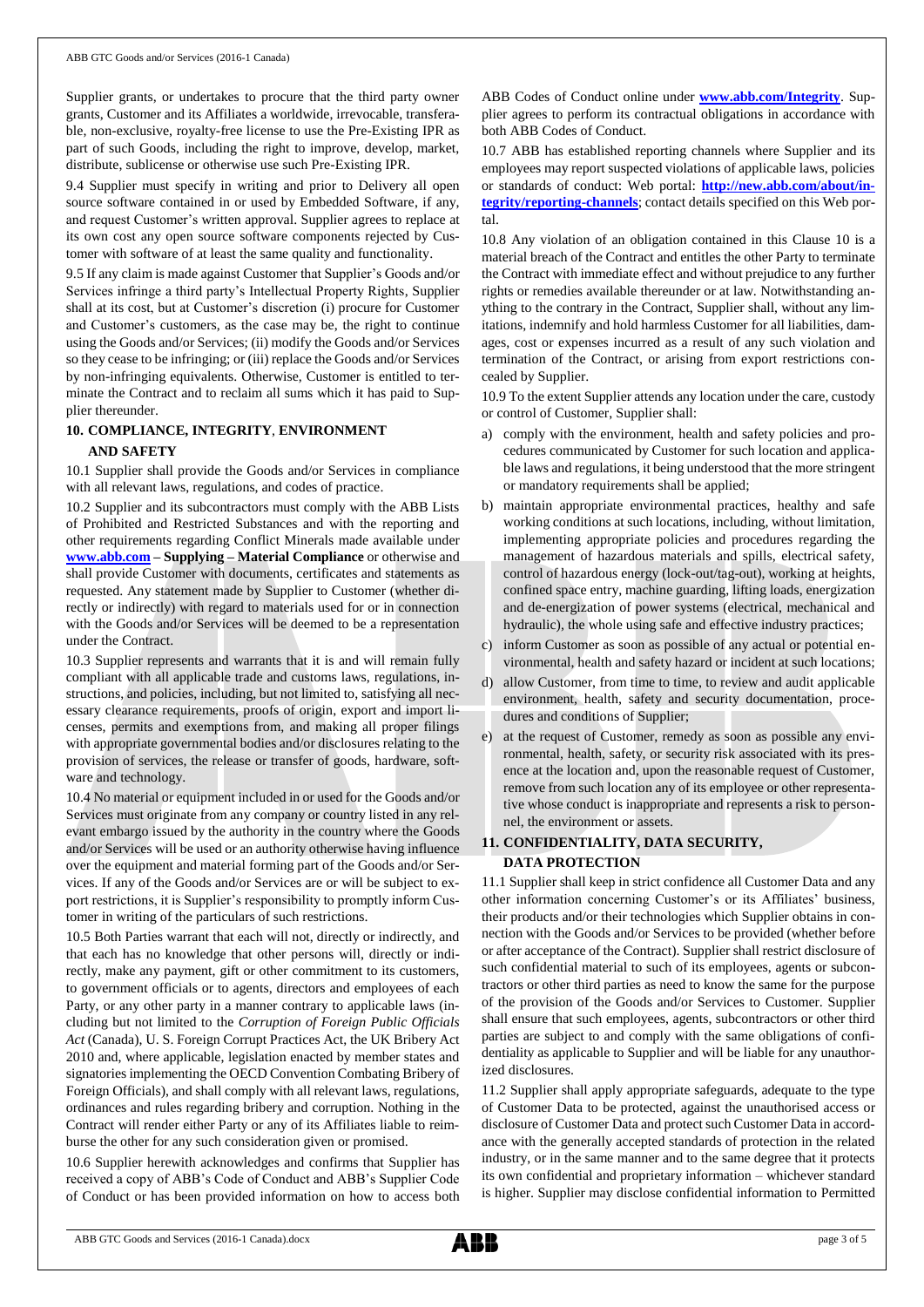Additional Recipients (which means Supplier's authorised representatives, including auditors, counsels, consultants and advisors) provided always that (i) such information is disclosed on a strict need-to-know basis, and (ii) such Permitted Additional Recipients sign with Supplier a confidentiality agreement with terms substantially similar hereto or, where applicable, are required to comply with codes of professional conduct ensuring confidentiality of such information.

11.3 Supplier must not (i) use Customer Data for any other purposes than for providing the Goods and/or Services, or (ii) reproduce the Customer Data in whole or in part in any form except as may be required by the respective contractual documents, or (iii) disclose Customer Data to any third party, except to Permitted Additional Recipients or with the prior written consent of Customer.

11.4 Supplier shall install and update at its own cost required adequate virus protection software and operating system security patches for all computers and software utilized in connection with providing the Goods and/or Services.

11.5 Supplier shall inform Customer without delay about suspicion of breaches of data security or other serious incidents or irregularities regarding any Customer Data.

11.6 Supplier agrees that Customer is allowed to provide any information received from Supplier to any other supplier, agent, representative, or Affiliate of Customer. Supplier shall obtain in advance all necessary approval or consent for Customer to provide such information to Customer's Affiliates if such information is confidential for any reason or subject to applicable data protection or privacy laws and regulations.

11.7 Supplier acknowledges that any failure on its part to comply with its obligations under this Clause will cause irreparable harm to Customer which cannot be adequately compensated by damages. Accordingly Customer shall be entitled, in addition to any other remedy available to it, to interlocutory and permanent injunctive relief to restrain any anticipated, present or continuing breach of said obligations.

#### **12. LIABILITY AND INDEMNITY**

12.1 Without prejudice to applicable mandatory law, Supplier shall, without any limitations, indemnify and hold harmless Customer for all liabilities, damages, cost, losses or expenses (including legal and expertise costs on a solicitor to client basis) incurred by Customer as a result of Supplier's breach of the Contract. Supplier shall, without any limitations, indemnify and hold harmless Customer for any claim made by a third party against Customer in connection with the Goods and/or Services, including but without limitation to claims that such Goods and/or Services infringe a third party's Intellectual Property Rights. Upon Customer's request Supplier shall defend Customer against any third party claims.

12.2 Supplier is responsible for the control and management of all of its employees, suppliers and/or subcontractors, and it is responsible for their acts or omissions as if they were the acts or omissions of Supplier.

12.3 Supplier shall maintain in force, and upon request provide evidence of, adequate liability insurance and statutory worker's compensation/employer's liability insurance with reputable and financially sound insurers, which however will not relieve Supplier from any liability towards Customer. The insured amount cannot be considered as limitation of liability. Supplier shall furnish Customer with detailed certificates of insurance evidencing that such coverage is in force and effect with thirty (30) calendar days' prior written notice of material change to coverage. All insurance required shall contain an endorsement to the effect that Supplier's insurance policies are considered primary and that any other policies shall be in excess only. Each such policy purchased by Supplier shall be endorsed to waive insurer's rights of subrogation against Customer.

12.4 Customer reserves the right to set off any claims under a Contract against any amounts owed to Supplier.

## **13. SUSPENSION**

13.1 Customer shall have the right to suspend performance of the Contract at any time for convenience for a period of up to ninety (90) calendar days in the aggregate without any compensation to Supplier. In case the suspension extends beyond ninety (90) calendar days, Supplier shall have the right to be compensated by Customer for the direct and reasonable incurred out-of-pocket costs of such additional suspension, such as cost of protection, storage and insurance. The agreed time for performance of the Contract or the concerned part thereof shall be extended by the time period of the suspension and the Delivery schedule shall be amended accordingly.

13.2 Supplier shall, upon Customer's request, suspend the performance of the Contract or any part thereof, including postponing the provision of Goods and/or Services, for such times and in such manner as Customer considers necessary (i) to remediate any health, safety or environmental deficiency by Supplier, or (ii) due to any default by Supplier, in which case Supplier shall bear all costs and be liable for the delay arising from such suspension and Clause 13.1 above shall not apply.

13.3 During any suspension Supplier shall properly protect, insure and secure the Goods and/or Services.

13.4 Supplier is obliged to make every its best effort to minimize the consequences of any suspension.

13.5 Supplier shall have no right to suspend performance of the Contract.

## **14. TERMINATION**

14.1 Customer may terminate the Contract for convenience in whole or in part by giving Supplier thirty (30) calendar days written notice. In such event Customer shall pay to Supplier the value of the delivered and accepted but unpaid Goods and/or Services and proven direct cost reasonably incurred by Supplier for the undelivered Goods and/or Services, however in no event more than the price for the Goods and/or Services agreed under the Contract. No further compensation will be due to Supplier.

14.2 In the event of Supplier's breach of the Contract, Customer is entitled to terminate the Contract in accordance with Clause 8.4.

14.3 Customer may terminate the Contract with immediate effect by notice in writing in the event that (i) an interim order is applied for or made, or a voluntary arrangement approved, or a petition for a bankruptcy order is presented or a bankruptcy order is made against Supplier; or (ii) any circumstances arise which entitle the court or a creditor to appoint a receiver or administrator or to make a winding-up order; or (iii) other similar action is taken against or by Supplier by reason of its insolvency or in consequence of debt; or (iv) there is a change of control of Supplier.

14.4 Upon termination Supplier shall immediately and at Supplier's expense return to Customer all respective Customer property (including any Customer Data, documentation, and transfer of Intellectual Property) then under Supplier's control and provide Customer with the complete documentation about the delivered Goods and/or Services.

#### **15. FORCE MAJEURE**

15.1 Neither Party will be liable for any delay or failure to perform its obligations under a Contract if the delay or failure results from an event of Force Majeure. Force Majeure means an event that was not foreseeable by the affected Party at the time of execution of the Contract, is unavoidable and outside the reasonable control of the affected Party, provided that it cannot overcome such event despite all reasonable efforts, and that it provides notice to the other Party within five (5) calendar days from occurrence of the Force Majeure event. Force Majeure does not include transportation delays, non-availability of materials, financial difficulties, inclement weather (except in connection with demonstrated 100-year weather events) or failure or default by Supplier's suppliers or subcontractors, nor strikes or labour disturbances impacting Supplier only (except that Customer may invoke a condition of Force Majeure should a strike or labour disturbance at its customer's